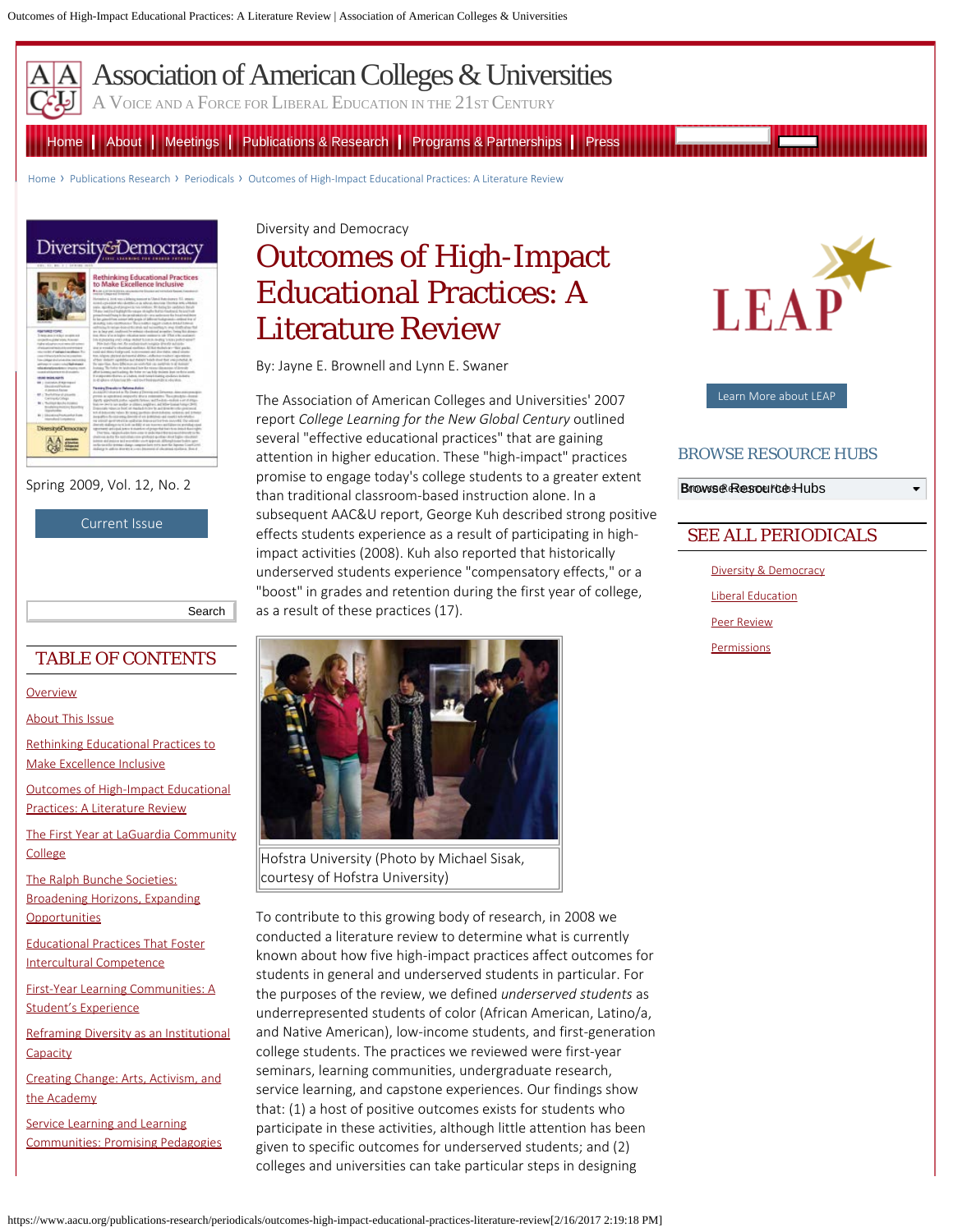Outcomes of High-Impact Educational Practices: A Literature Review | Association of American Colleges & Universities

| Best Practices for Supporting College |  |
|---------------------------------------|--|
| <b>Access and Success</b>             |  |
| In Print                              |  |
| <b>Resources</b>                      |  |
| Opportunities                         |  |

practices to maximize positive outcomes for students.

#### **Five Practices and Their Outcomes**

In sum, four of the activities we researched--first-year seminars, learning communities, undergraduate research, and service learning--have shown strong positive impacts on students based on a broad range of outcomes. In reviewing the literature, however, we discovered that researchers use similar terms to describe a wide range of practices, making the task of linking specific program components to specific outcomes more challenging. Nonetheless, we were able to identify positive outcomes, including some for underserved students, associated with a range of practices.

*First-year seminars*: The literature on first-year seminars encompasses the range of models recognized by the National Resource Center for The First-Year Experience and Students in Transition at the University of South Carolina. Originally developed by Betsy Barefoot, the typology includes: (1) extended orientation seminars; (2) academic seminars with uniform content across sections; (3) academic seminars with variable content; (4) preprofessional or discipline-linked seminars; (5) basic study skills seminars; and (6) hybrid models (Barefoot 1992). Taken together, these models have a nearly universal positive impact on student persistence and positively affect student graduation rates and grades (although the impact on grades fades over time). They lead to more peer and faculty interaction, higher levels of student engagement in and outside of the classroom, and smoother transitions to college. Few studies, however, specifically examine outcomes for underserved students. Those that do find short-term benefits for students' grades and persistence, but do not examine other outcomes.

*Learning communities*:The most basic learning communities consist of two or more linked courses focusing on a common theme. In more complex models, learning communities can constitute a student's full schedule for a term, be paired with extended orientation seminars or integrative seminars, or be residentially based. Across these variations, learning communities have been studied widely and show a broad range of positive outcomes. Nearly all relevant studies find that participation in a learning community has a positive impact on student persistence (with minimal or no impact on grades), behavioral outcomes (such as peer and faculty interaction and student engagement), and attitudinal outcomes (such as sense of belonging and perception of a positive campus climate). In relation to liberal learning goals, learning community students experience improved critical thinking, integrative thinking, and reading and writing skills; openness to new perspectives and ideas; engagement with diversity; increased civic engagement; and development of ethics and values. More studies are needed, but findings to date suggest that learning community participants show greater gains in these areas than their peers. Research also suggests positive outcomes for underserved students. In addition to improving their grades and persistence, participation in learning communities eases underserved students' transitions to college by helping them build their identities as college students and find their voices in the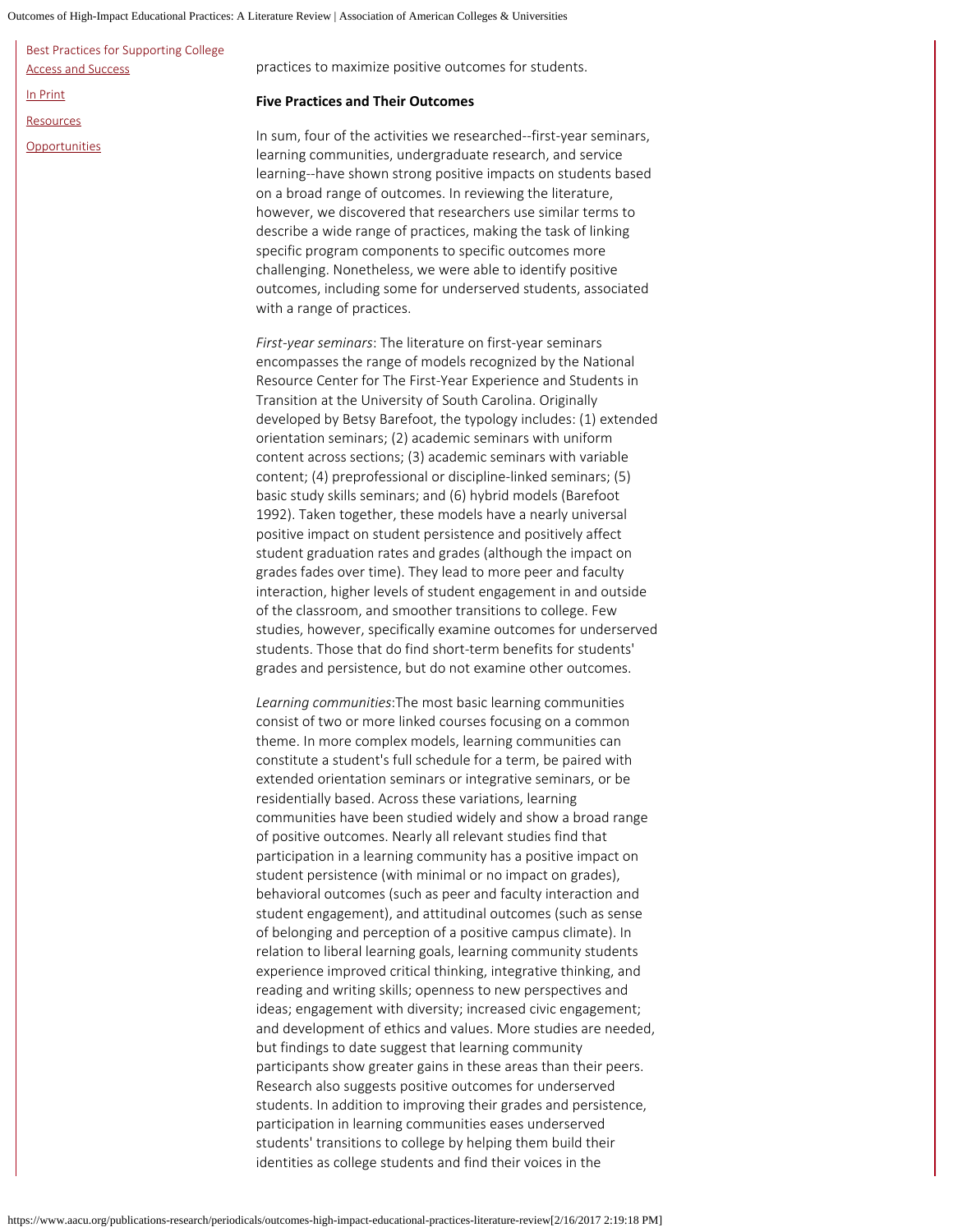classroom.

*Undergraduate research*: Undergraduate research includes individual projects supervised by faculty members and collaborations with faculty mentors. For all students, studies associate undergraduate research with the development of research skills and problem-solving skills, increased interaction with faculty, and greater satisfaction with the educational experience.

#### **Components of Successful High-Impact Practices**

Within each high-impact practice, our research identified components for success. While not exhaustive, these include:

- *Within first-year seminars*: Establish seminar goals before designing a program, and choose the seminar format that fits those goals. Use instructional teams whenever possible: for example, build a resource team that includes faculty, advisers, librarians, and technology professionals. Use engaging pedagogies that are active and collaborative in nature, including group work, interactive lectures, experiential learning, and problembased learning. Help students see that the skills they need to succeed in the seminar are skills they will use throughout college and after graduation.
- *Within learning communities*: Be intentional in linking courses. Support students in traditional gateway courses and "weed-out" courses that have high rates of failure. Consider tying an extended orientation or integrative seminar to the learning community. Use instructional teams, such as the one described for first-year seminars above. Invest in faculty development to ensure that courses are fully integrated, with coordinated material, assignments, out-of-class trips, and grading rubrics. Use engaging pedagogies.
- *Within undergraduate research programs*: Encourage faculty to provide mentoring rather than just program oversight, and attend to the quality of the mentoring relationship (balancing challenge with support). Provide opportunities for "real-life" applications, whether through publication, presentations, or project implementation.
- *Within service-learning programs*: Create opportunities for structured reflection. Ensure that faculty connect classroom material with the service experience. Require enough service hours to make the experience significant. Focus on the quality of the service, ensuring that students have direct contact with clients. Oversee activities at the service site.

**--**Jayne Brownell and Lynn Swaner

Many undergraduate research opportunity programs and summer research opportunity programs have the explicit goal of encouraging underrepresented students to pursue graduate studies. Therefore, some research in this area specifically examines outcomes for underserved students, with most studies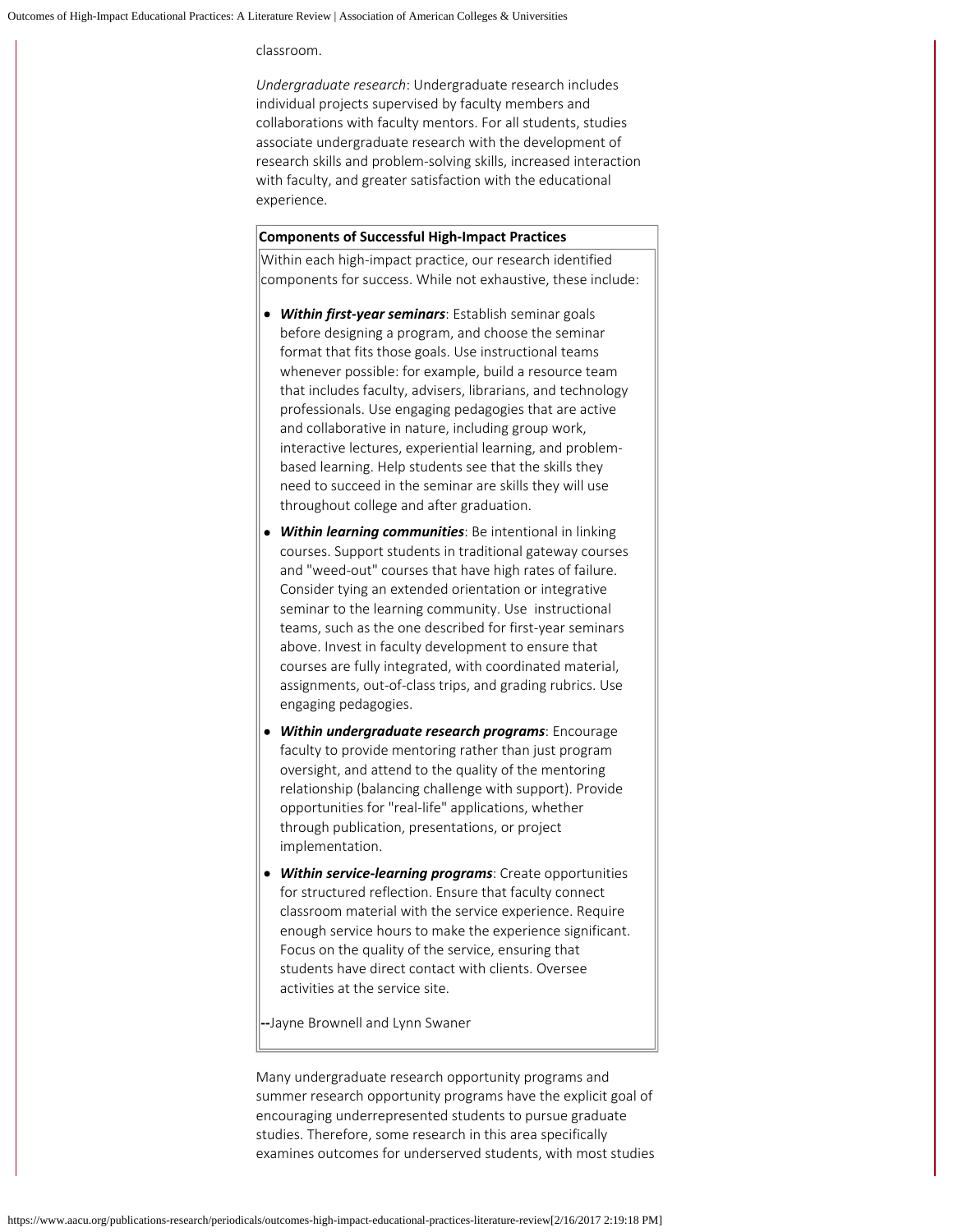focusing on research programs' demonstrated positive impact on student persistence and graduate school enrollment.

*Service learning*:Service learning is a form of experiential education that links service in the community with an academic course or program. It is distinct from cocurricular volunteerism in that the service is supervised by faculty and tied to the classroom curriculum. Studies show that service learning has a positive impact on academic and civic outcomes, such as sense of social responsibility, development of a social justice orientation, commitment to a service-oriented career, gains in moral reasoning, and greater tolerance of difference. These positive outcomes apply to both majority students and underserved students. However, the research has identified an additional negative outcome for underserved students. If the servicelearning experience treats community partners as "other," students who identify with those communities can experience conflict and a sense of isolation. More research is needed in this area, but these findings show that program design is essential to ensuring positive outcomes for all students.

*Capstone experiences*: Capstone experiences were the least researched of the five practices we reviewed. Capstone experiences can consist of a course, a seminar, or a project that focuses a student's learning either in the major or across the college career. The research we identified in this area tends to describe capstone experiences rather than explore their outcomes. While we identified some limited evidence that participation in capstone experiences improves students' abilities to apply and integrate knowledge in the major, we found no research that explores outcomes for underserved students.

#### **Suggestions for Further Research**

The outcomes-focused studies we reviewed provided much information about persistence and grades, but also identified positive effects on student behavior, attitudes, and learning. Nevertheless, many weaknesses in the outcomes literature limit its helpfulness to practitioners. We found a need for more studies that attend to the following guidelines.

*Define practices clearly.* Popular definitions of many high-impact practices are very broad, making it difficult to determine what specific factors within each practice are crucial for positive outcomes. For example, many articles about learning communities fail to describe the structure of the communities studied in any detail. This made it impossible to determine whether two linked courses lead to different outcomes than four linked courses, for example, or whether integrative seminars have different impacts from extended orientation seminars.

*Attend to underserved students.* The research provided little information about how the experiences of underserved students compare to the experiences of their peers. Even studies that identify underserved student populations rarely disaggregate the data for different populations. In order to glean an understanding of underserved student outcomes, we had to draw from articles describing institutions or programs that predominantly serve students from one or more underserved groups.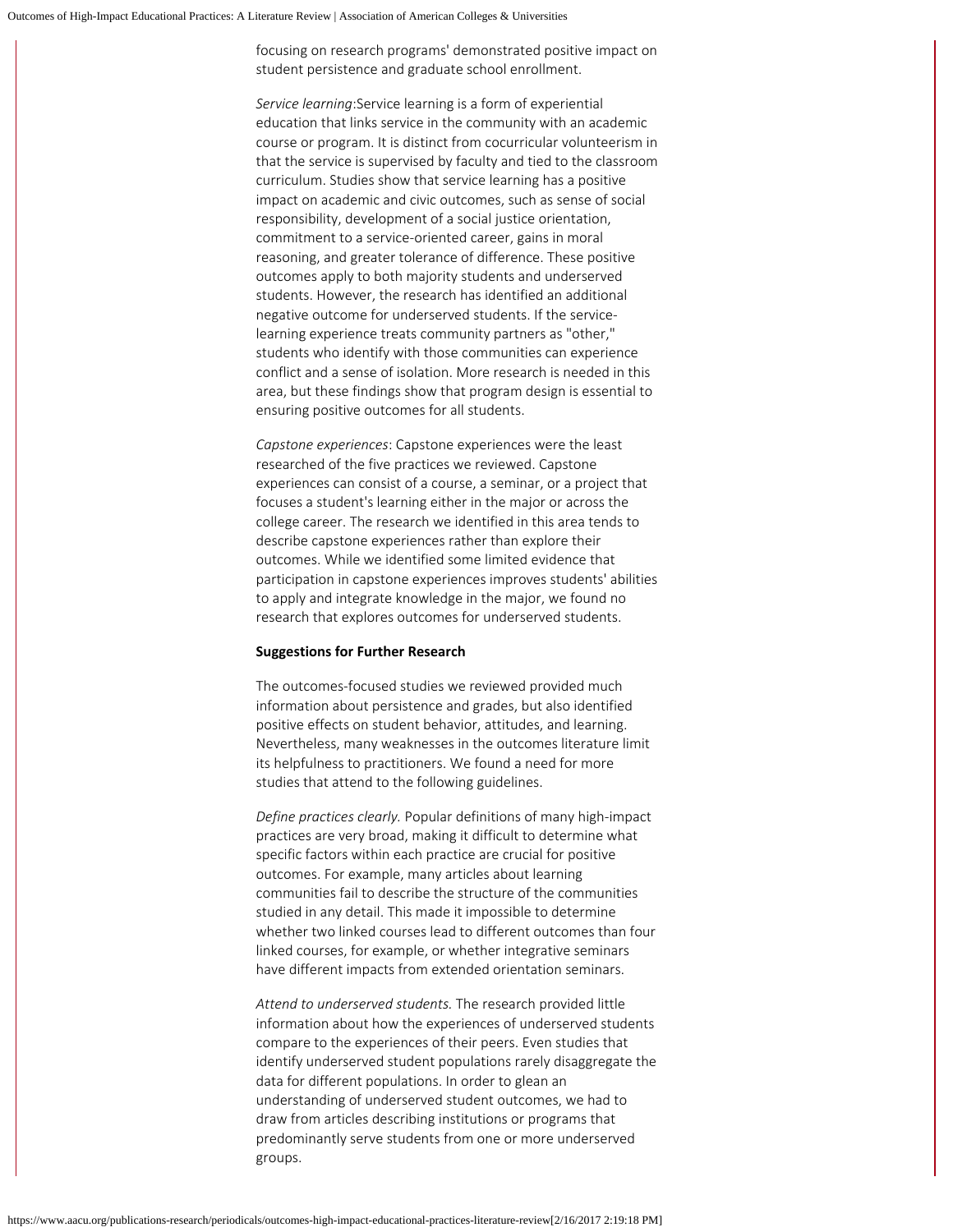*Incorporate comparison groups.* The literature as a whole suffers from selection bias and a lack of comparison groups. Since students typically elect to participate in high-impact activities, their attitude toward and likelihood of benefiting from these activities may differ from that of students who did not choose to participate. Many studies also report outcomes for a particular program, but fail to compare participants to matched nonparticipants on campus.

*Vary data collection methods.* Behavioral, attitudinal, and liberallearning outcomes studies generally rely upon self-reporting, quantitative measures, or both. Studies would benefit from the use of more varied data collection methods.

*Look across institutions.* Most outcomes research focuses on single-institution studies. With some notable exceptions, most data is institution-specific, making generalization difficult.

Finally, *follow students longitudinally.* The research typically follows students over a short span of time. Researchers often track persistence from first term to second term, or first year to sophomore year, but not beyond. Researchers need to move beyond short-term measures and examine student learning more closely over longer periods.

#### **Applying Research to Practice**

Despite any weaknesses in the research, the body of literature holds great value for practitioners. Our take-away lessons include:

*These five practices clearly make a difference for students.* Ample evidence suggests that these practices are worth the time, energy, and resources needed to implement them. While some studies indicate neutral results in comparison to groups of nonparticipants, virtually none of the literature reports negative student outcomes due to participation in the activities. Nearly all results are positive.

*A range of design options is available for campuses hoping to craft high-impact experiences.*Every campus is different, and practices that are effective in one culture will not necessarily work for another. Reading the outcomes literature allows practitioners to see the range of design options and select the ones that best match their environments.

*A few key program features are crucial to ensuring positive outcomes for students.* Beyond showing existing design options, the literature highlights key components of effective programs (see sidebar).

*Campus practitioners can make their program assessments more effective.* Every campus should evaluate its programs to determine their effectiveness. Our research points to a few things to keep in mind when designing a campus assessment. First, eliminate selection bias whenever possible. Second, utilize comparison groups. Third, study student outcomes longitudinally whenever possible. And finally, pay attention to all students on campus. Find out whether underserved students are participating equally, and whether their experience differs from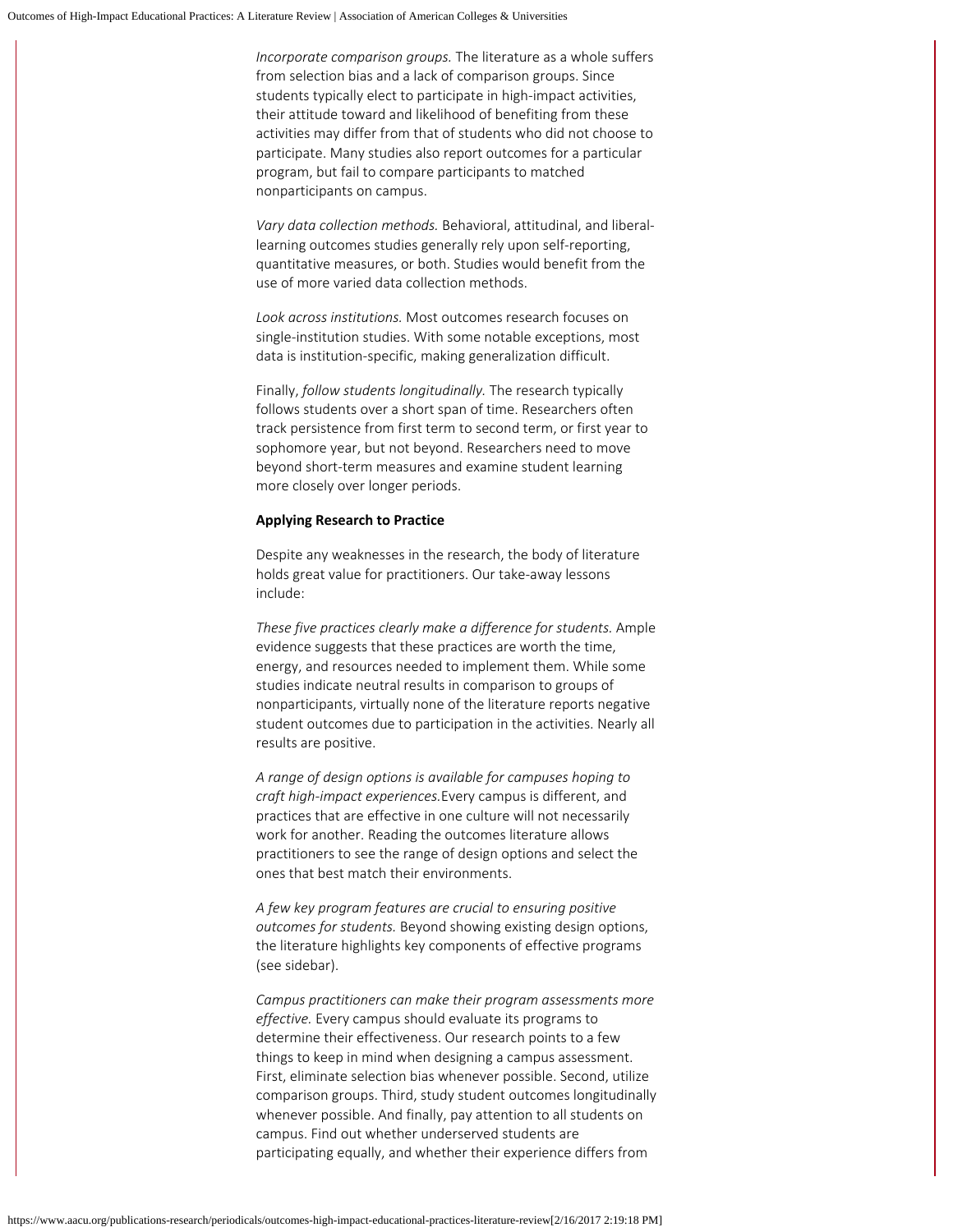that of their majority peers. Only by paying attention to all students can we ensure that our practices are both inclusive and effective for everyone.

*Editor's Note: An article on high-impact practices by these authors also appears in the spring 2009 issue of* Peer Review *(*[http://www.aacu.org/peerreview/2009/spring](https://www.aacu.org/peerreview/2009/spring)*).*

#### **References**

Association of American Colleges and Universities. 2007. *College learning for the new global century: A report from the National Leadership Council for Liberal Education and America's Promise (LEAP).* Washington, DC: Association of American Colleges and Universities.

Barefoot, B. O. 1992. *Helping first-year college students climb the academic ladder: Report of a national survey of freshman seminar programming in American higher education*. PhD diss, College of William and Mary.

Kuh, G. D. 2008. *High-impact educational practices: What they are, who has access to them, and why they matter.* Washington, DC: Association of American Colleges and Universities.

Swaner, L. E., and J. E. Brownell. 2008. *Outcomes of high impact practices for underserved students: A review of the literature*. Washington, DC: Association of American Colleges and Universities.

### PREVIOUS ISSUES [See All](https://www.aacu.org/publications-research/periodicals/Diversity%20and%20Democracy)



[Community-Engaged](https://www.aacu.org/diversitydemocracy/2016/fall) [Signature Work](https://www.aacu.org/diversitydemocracy/2016/fall) Fall 2016 In signature work, through integrative projects lasting at least one semester, students pursue... [Read more](https://www.aacu.org/diversitydemocracy/2016/fall)



[Social Innovation and](https://www.aacu.org/diversitydemocracy/2016/summer) [Civic Engagement](https://www.aacu.org/diversitydemocracy/2016/summer) Summer 2016 Students can gain a sense of efficacy through projects focused on social innovation; they can... [Read more](https://www.aacu.org/diversitydemocracy/2016/summer)

## Diversity&Democrac



[Working Collectively](https://www.aacu.org/diversitydemocracy/2016/spring) [across Differences](https://www.aacu.org/diversitydemocracy/2016/spring) Spring 2016 College students should have significant practice solving complex problems with diverse groups of... [Read more](https://www.aacu.org/diversitydemocracy/2016/spring)

**[About](https://www.aacu.org/about)**

**[Meetings](https://www.aacu.org/events)** Strategic Plan & Goals [Annual Meeting](https://www.aacu.org/annualmeeting)

**Research & Publications** [Publications](https://www.aacu.org/publications)

**Programs & Partnerships** [LEAP](https://www.aacu.org/leap)

**Press** [Press Releases](https://www.aacu.org/press-room)

**[Give to AAC&U](https://www.aacu.org/node/5822)**

https://www.aacu.org/publications-research/periodicals/outcomes-high-impact-educational-practices-literature-review[2/16/2017 2:19:18 PM]